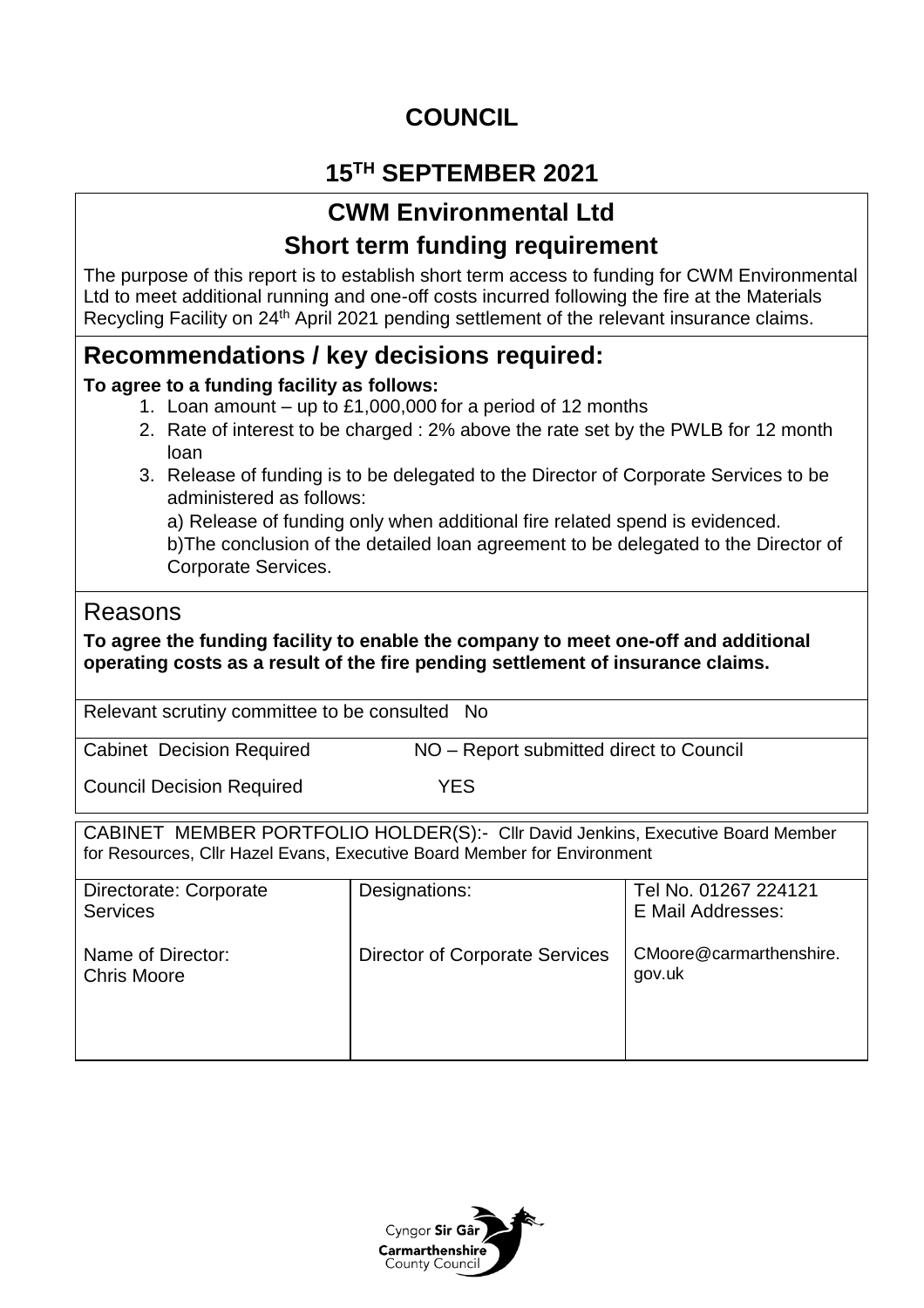# **COUNCIL 15TH SEPTEMBER 2021**

## **CWM ENVIRONMENTAL LTD – SHORT TERM LOAN FUNDING REQUIREMENT**

Members will be aware that there was a major fire incident at CWM Environmental Ltd's Nantycaws site on 24<sup>th</sup> April 2021 which resulted in the total loss of the blue bag materials recycling building and its contents.

CWM Environmental Ltd (CWM) is a wholly owned subsidiary of Carmarthenshire County Council

The Company's fire and emergency plan was enacted, with CWM personnel working with the Fire Service to bring the fire under control, whilst minimising the environmental impact of the fire. The Fire Service handed the site back to CWM on Friday 30th April 2021.

CWM continue to work with their Insurance company's loss adjusters and have been providing responses and supporting evidence to the questions raised to date. It is not unusual for formal acceptance of liability to take a number of weeks (pending various investigations) but once it has been agreed that there are no obstacles to policy liability being accepted, they can then focus upon the actual claim.

As is usual in these circumstances the company is faced with meeting costs in advance of any insurance settlements such as:

- Cost of immediate response to the fire, including the management of run off water on site, the removal and subsequent disposal of material from the building to support the fire service in extinguishing the fire.
- Cost of demolition both the emergency partial demolition work in conjunction with the fire service to access the material inside, and subsequent demolition work to make the building safe and remove the damaged plant etc.
- Increased costs of operation through the transport and treatment of the recyclate at alternative locations. Short term outlets have been secured and the company is currently running a tender exercise for the interim treatment of the material for a 12 to 18 month period.

It is considered necessary therefore to facilitate a loan facility for the company on the following basis:

- Loan amount up to £1,000,000 for a period of 12 months
- Rate of interest to be charged : 2% above the rate set by the PWLB for 12 month loan
- Release of funding is to be delegated to the Director of Corporate Services to be administered as follows:
	- a) Release of funding only when additional fire related spend is evidenced.

b) The conclusion of the detailed loan agreement to be delegated to the Director of Corporate Services.

**DETAILED REPORT ATTACHED ? NO**

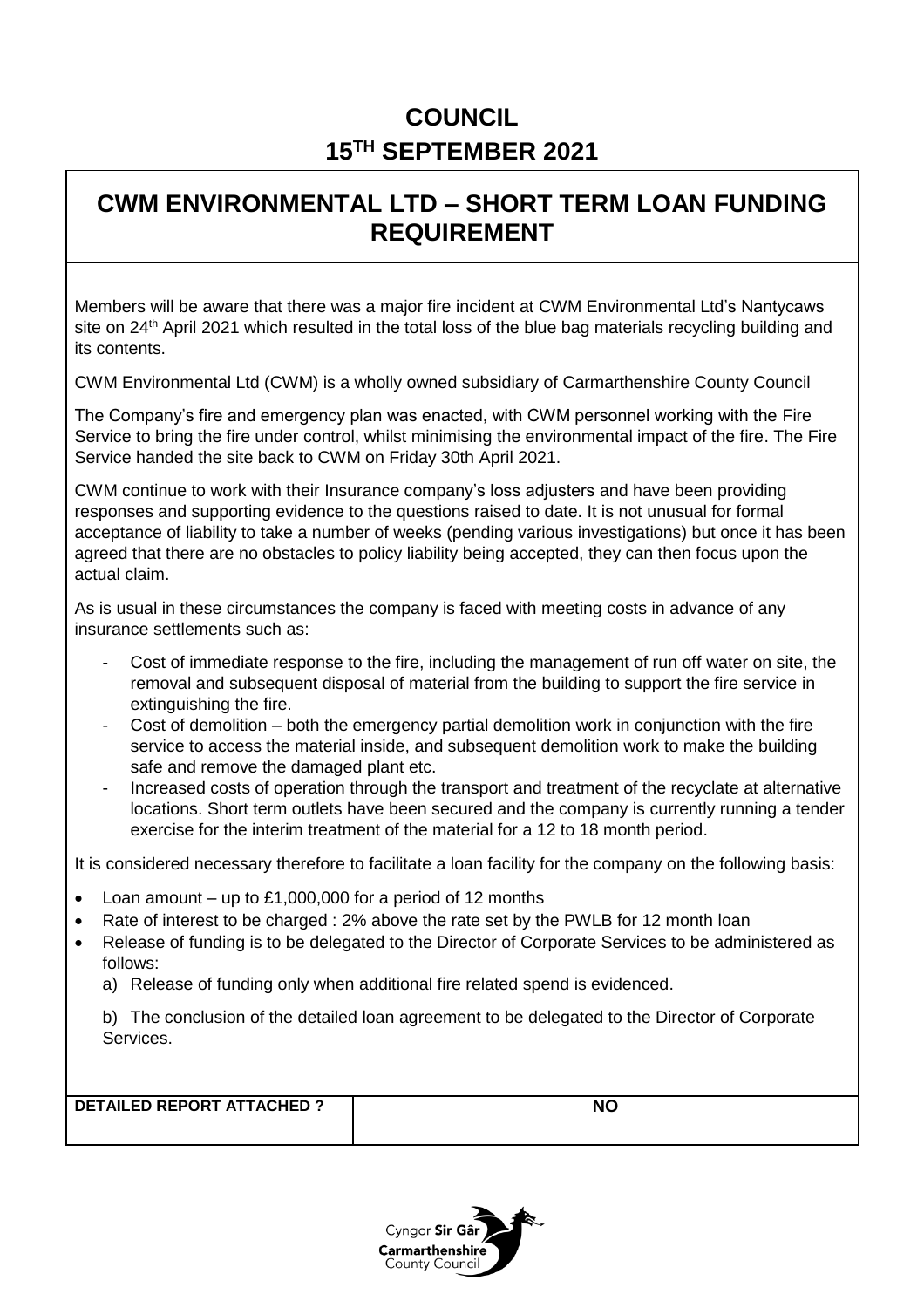## **IMPLICATIONS**

**I confirm that other than those implications which have been agreed with the appropriate Directors / Heads of Service and are referred to in detail below, there are no other implications associated with this report :**

**Signed: Chris Moore Director of Corporate Services** 

| Policy, Crime<br>& Disorder<br>and<br><b>Equalities</b> | Legal      | Finance    | <b>ICT</b> | <b>Risk</b><br>Management<br><b>Issues</b> | Staffing<br>Implications | Physical<br>Assets |
|---------------------------------------------------------|------------|------------|------------|--------------------------------------------|--------------------------|--------------------|
| <b>No</b>                                               | <b>YES</b> | <b>YES</b> | <b>No</b>  | <b>YES</b>                                 | <b>No</b>                | <b>YES</b>         |

### **2. Legal**

CWM Environmental Ltd is a wholly owned subsidiary of CCC established under the requirements of the 1990 EPA act.

s. 68(6)(f) Local Government and Housing Act 1989 enables the authority to lend money for the purpose of enabling the company.

#### **3.Finance**

The loan facility will be for up to £1,000,000 for up to 12 months with interest charged at 2% above the rate set by the PWLB for 12 months.

#### **5. Risk Management Issues**

Failure to have in place a funding mechanism to meet the interim costs of the fire pending the insurance settlement may put the company in breach of its overdraft arrangements with its bankers

#### **6. Physical Assets**

CWM Environmental Ltd. is a wholly owned subsidiary company of the Authority with a share capital of £329,000. The balance sheet of the company as at 31st March 2021 reflected net assets of £4.15m.

It must be noted that the net book value does not reflect the 'market value' as applied between a hypothetical willing vendor and a hypothetical willing buyer in the open market.